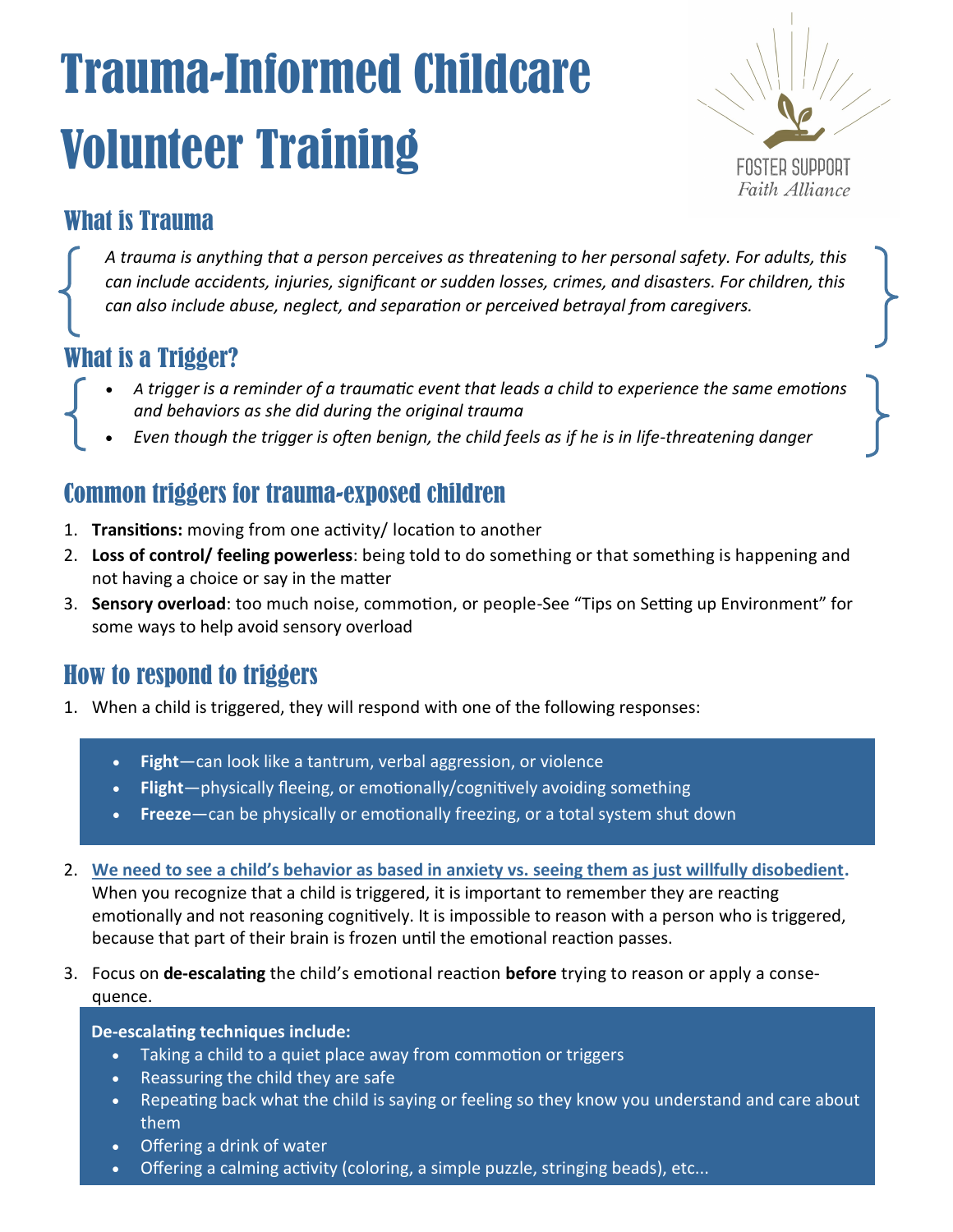## How to avoid Triggers

#### **Avoiding Transition Triggers:**

1. If there is a schedule, communicate it to kids ahead of time

*"We will have free time until 6:30, then we will clean up, have a snack at 6:45, start a movie at 7:00, and go home at 8:30."*

- 2. Give warnings leading up to transitions *"In 15 minutes we are going to start cleaning up…. In 10 minutes we will clean up…Just 5 more minutes to play before we clean up…Ok, time to clean up!"*
- 3 Post picture schedules/ posters of the schedule, so they can see transitions before they come
- 4. Have a 1on 1 volunteer stay with a child who seems challenged by transitions, to distract them with conversation and guide them in the transition.

#### **Avoiding Control Triggers:**

- 1. Give directions in the form of choices "*You can choose to clean up the Legos or the cars."*
- 2. Communicate rules clearly "*Be safe, be kind, be respectful*"
- 3. Reward good behavior
	- Verbal Praise Praise as much as you can for anything that you can! (Bonus: *this is our chance to speak the gospel into these kids' lives. Trauma tells them negative things, but if we can remain positive in our words and tone with them, we get the chance to tell them who they are in Christ!)*
	- High fives
	- Adding privileges- (i.e. "because you did this so well, you get the first turn at our next game")
	- Sticker chart & prize at end of event
- 4. Start with humor before entering into a power struggle whenever possible. Humor is a great distraction and diffuser of control-struggles.
- 5. Pick your battles. Kids exposed to trauma are hard-wired to survive and might see even a small issue as a matter of survival and "dig in their heels." So, use redirection, distraction or humor instead, whenever possible.
- 5. Avoid authoritarian attitudes (the idea that as an authority you automatically deserve respect, trust, and obedience; although kids without trauma will not have a problem treating you this way, kids with trauma have often been betrayed or hurt by authority figures and so have learned that blindly trusting authority is dangerous)
- 6. Lower your age-appropriate expectations. Some children exposed to drugs/ alcohol in utero can function similarly to a child half their age! So an 8 year old, could potentially be closer to a 4 year old in what you can expect behaviorally.

# BE CALM!

**When triggered, the amygdala part of the child's brain can become "hijacked." They need your calm attitude in order to regulate theirs. So, if a child is getting anxious or frustrated, the most important thing you can do to keep the child from dysregulating is to stay calm yourself!**